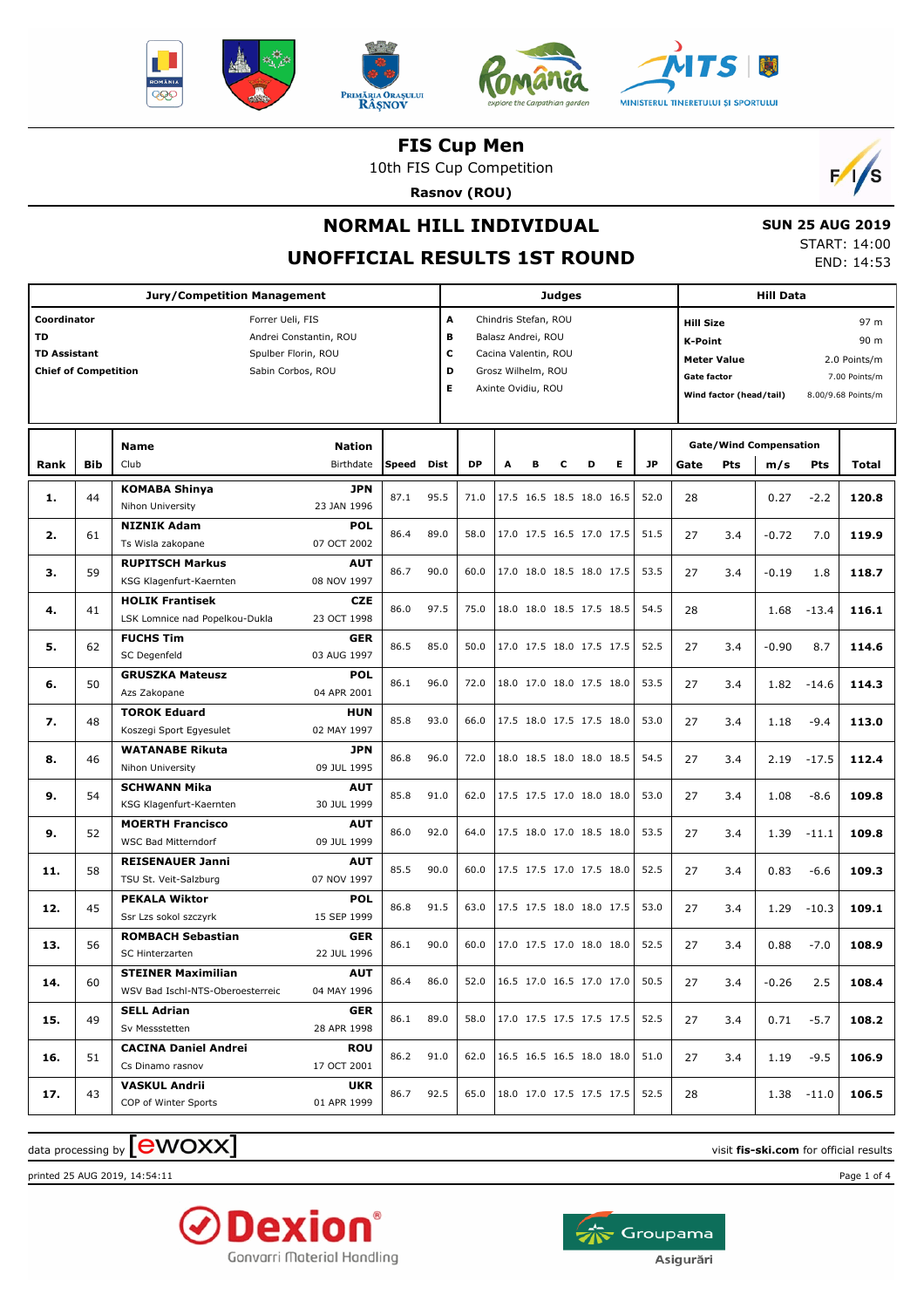







10th FIS Cup Competition

**Rasnov (ROU)**



## **NORMAL HILL INDIVIDUAL**

# **SUN 25 AUG 2019**

# **UNOFFICIAL RESULTS 1ST ROUND**

| START: 14:00 |            |
|--------------|------------|
|              | END: 14:53 |

|      |                | Name                                          | <b>Nation</b>             |       |      |           |   |   |   |                          |   |                               |      | <b>Gate/Wind Compensation</b> |      |               |       |
|------|----------------|-----------------------------------------------|---------------------------|-------|------|-----------|---|---|---|--------------------------|---|-------------------------------|------|-------------------------------|------|---------------|-------|
| Rank | Bib            | Club                                          | Birthdate                 | Speed | Dist | <b>DP</b> | A | в | c | D                        | Е | <b>JP</b>                     | Gate | <b>Pts</b>                    | m/s  | Pts           | Total |
|      |                | <b>WEIGEL Cedrik</b>                          | <b>GER</b>                |       |      |           |   |   |   |                          |   |                               |      |                               |      |               |       |
| 18.  | 55             | SG Nickelhuette Aue                           | 15 DEC 1998               | 86.0  | 89.0 | 58.0      |   |   |   | 17.0 17.5 16.5 17.0 17.5 |   | 51.5                          | 27   | 3.4                           | 0.89 | $-7.1$        | 105.8 |
|      |                | <b>SEIDL Fabian</b>                           | <b>GER</b>                |       |      |           |   |   |   |                          |   |                               |      |                               |      |               |       |
| 19.  | 57             | Sc Auerbach                                   | 23 JUN 1997               | 86.2  | 89.0 | 58.0      |   |   |   | 16.5 17.0 16.5 17.5 17.0 |   | 50.5                          | 27   | 3.4                           | 0.84 | $-6.7$        | 105.2 |
|      |                | <b>IPCIOGLU Fatih Arda</b>                    | <b>TUR</b>                |       |      |           |   |   |   |                          |   |                               |      |                               |      |               |       |
| 20.  | 39             |                                               | 28 SEP 1997               | 85.7  | 90.0 | 60.0      |   |   |   | 17.0 17.5 17.0 16.5 17.0 |   | 51.0                          | 28   |                               | 0.74 | $-5.9$        | 105.1 |
|      | 42             | <b>MANKOV Ilia</b>                            | <b>RUS</b>                | 86.2  | 95.0 | 70.0      |   |   |   | 16.0 15.5 16.5 14.5 15.5 |   | 47.0                          |      |                               |      |               |       |
| 21.  |                | Sdushor Aist nizhniy tagil                    | 17 MAR 2003               |       |      |           |   |   |   |                          |   |                               | 28   |                               | 1.72 | $-13.8$       | 103.2 |
| 22.  | 53             | <b>NAKAMURA Yuto</b>                          | <b>JPN</b>                | 85.0  | 89.0 | 58.0      |   |   |   | 16.5 16.5 17.0 17.0 17.0 |   | 50.5                          | 27   | 3.4                           | 1.11 | $-8.9$        | 103.0 |
|      |                |                                               | 02 AUG 1997               |       |      |           |   |   |   |                          |   |                               |      |                               |      |               |       |
| 23.  | 33             | <b>NAGAMINE Hisaki</b>                        | <b>JPN</b>                | 85.3  | 93.0 | 66.0      |   |   |   | 18.0 17.5 18.0 18.0 17.5 |   | 53.5                          | 28   |                               | 2.35 | $-18.8$       | 100.7 |
|      |                |                                               | 29 APR 1997               |       |      |           |   |   |   |                          |   |                               |      |                               |      |               |       |
| 24.  | $\overline{2}$ | <b>GUNGEN Muhammed Munir</b>                  | <b>TUR</b>                | 86.5  | 88.0 | 56.0      |   |   |   | 16.0 16.5 16.5 17.0 17.0 |   | 50.0                          | 28   |                               | 0.70 | $-5.6$        | 100.4 |
|      |                |                                               | 24 AUG 1998               |       |      |           |   |   |   |                          |   |                               |      |                               |      |               |       |
| 25.  | 47             | <b>HABDAS Jan</b>                             | <b>POL</b>                | 86.1  | 89.5 | 59.0      |   |   |   | 16.0 16.5 15.0 16.0 16.0 |   | 48.0                          | 27   | 3.4                           | 1.39 | $-11.1$       | 99.3  |
|      |                | Lks Klimczok bystra                           | 02 DEC 2003               |       |      |           |   |   |   |                          |   |                               |      |                               |      |               |       |
| 26.  | 30             | <b>WIENERROITHER Julian</b>                   | <b>AUT</b><br>05 JUL 1999 | 86.8  | 97.0 | 74.0      |   |   |   | 15.5 16.5 16.0 15.5 15.5 |   | 47.0                          | 28   |                               | 2.90 | $-23.2$       | 97.8  |
|      |                | SK Saalfelden-Salzburg<br><b>CZYZ Bartosz</b> | <b>POL</b>                |       |      |           |   |   |   |                          |   |                               |      |                               |      |               |       |
| 27.  | 40             | WSS Wisla                                     | 14 AUG 1999               | 86.4  | 86.0 | 52.0      |   |   |   | 17.0 16.5 17.0 17.5 17.5 |   | 51.5                          | 28   |                               | 0.76 | $-6.1$        | 97.4  |
|      |                | <b>MUSTAFIN Vladislav</b>                     | <b>RUS</b>                |       |      |           |   |   |   |                          |   |                               |      |                               |      |               |       |
| 28.  | 26             | Sdushor Start perm region                     | 21 JUL 2000               | 85.9  | 91.0 | 62.0      |   |   |   | 17.0 16.0 16.0 16.5 17.0 |   | 49.5                          | 28   |                               | 1.78 | $-14.2$       | 97.3  |
|      |                | <b>WINTER Paul</b>                            | <b>GER</b>                |       |      |           |   |   |   |                          |   |                               |      |                               |      |               |       |
| 29.  | 38             | SC Willingen                                  | 05 OCT 1997               | 84.7  | 88.5 | 57.0      |   |   |   | 17.5 17.5 16.5 17.5 17.5 |   | 52.5                          | 28   |                               | 1.59 | $-12.7$       | 96.8  |
|      |                | <b>WEIGEL Lennart</b>                         | <b>GER</b>                |       |      |           |   |   |   |                          |   |                               |      |                               |      |               |       |
| 30.  | 13             | SK Meinerzhagen                               | 29 MAY 2000               | 86.2  | 84.0 | 48.0      |   |   |   | 16.0 16.5 16.5 16.0 16.5 |   | 49.0                          | 28   |                               | 0.25 | $-2.0$        | 95.0  |
| 31.  | 23             | <b>KELLERMANN Sebastian</b>                   | <b>CZE</b>                | 86.1  | 85.5 | 51.0      |   |   |   | 17.0 17.0 16.5 17.0 16.5 |   | 50.5                          | 28   |                               | 1.19 | $-9.5$        | 92.0  |
|      |                | TJ Dukla Frenstat pod Radhostem               | 17 JUN 2000               |       |      |           |   |   |   |                          |   |                               |      |                               |      |               |       |
| 32.  | 34             | <b>MOLNAR Florian</b>                         | <b>HUN</b>                | 86.5  | 91.0 | 62.0      |   |   |   | 17.0 16.0 15.5 17.0 16.0 |   | 49.0                          | 28   |                               | 2.41 | $-19.3$       | 91.7  |
|      |                | Koszegi SE                                    | 14 MAR 2002               |       |      |           |   |   |   |                          |   |                               |      |                               |      |               |       |
| 33.  | 32             | <b>SELCER Radek</b>                           | <b>CZE</b>                | 84.8  | 87.5 | 55.0      |   |   |   | 17.0 17.0 16.0 17.0 16.0 |   | 50.0                          | 28   |                               | 1.81 | $-14.5$       | 90.5  |
|      |                | TJ Dukla Frenstat pod Radhostem               | 10 AUG 2001               |       |      |           |   |   |   |                          |   |                               |      |                               |      |               |       |
| 34.  | 19             | <b>BEDIR Muhammed Ali</b>                     | <b>TUR</b>                | 85.4  | 86.5 | 53.0      |   |   |   | 16.5 16.5 16.0 17.0 16.5 |   | 49.5                          | 28   |                               | 1.52 | $-12.2$       | 90.3  |
|      |                |                                               | 24 MAR 2000               |       |      |           |   |   |   |                          |   |                               |      |                               |      |               |       |
| 35.  | 8              | <b>NIKOLAEV Konstantin</b>                    | <b>RUS</b>                | 86.2  | 84.0 | 48.0      |   |   |   | 16.5 16.5 16.0 17.0 16.0 |   | 49.0                          | 28   |                               |      | $0.88 - 7.0$  | 90.0  |
|      |                | Start Perm CP SSK Kemerovo                    | 26 JUL 2000               |       |      |           |   |   |   |                          |   |                               |      |                               |      |               |       |
| 36.  | 35             | <b>SPULBER Mihnea Alexandru</b>               | <b>ROU</b>                | 85.9  | 85.0 | 50.0      |   |   |   |                          |   | 17.5 17.0 16.5 17.0 17.0 51.0 | 28   |                               |      | $1.66 - 13.3$ | 87.7  |
|      |                | Acs Sacele                                    | 11 DEC 2000               |       |      |           |   |   |   |                          |   |                               |      |                               |      |               |       |
| 37.  | 4              | <b>CINTIMAR Muhammet Irfan</b>                | TUR<br>16 JUL 1997        | 85.8  | 81.5 | 43.0      |   |   |   |                          |   | 16.0 16.5 17.0 16.5 16.5 49.5 | 28   |                               |      | $0.77 - 6.2$  | 86.3  |
|      |                |                                               |                           |       |      |           |   |   |   |                          |   |                               |      |                               |      |               |       |
| 38.  | 28             | <b>TARMAN Rok</b><br>Nd Ratece planica        | <b>SLO</b><br>18 OCT 1997 | 85.5  | 94.0 | 68.0      |   |   |   |                          |   | 10.5 10.5 10.5 11.0 10.0 31.5 | 28   |                               |      | 1.98 -15.8    | 83.7  |
|      |                |                                               |                           |       |      |           |   |   |   |                          |   |                               |      |                               |      |               |       |

#### $\alpha$  data processing by  $\boxed{\text{ewOX}}$

printed 25 AUG 2019, 14:54:11 Page 2 of 4



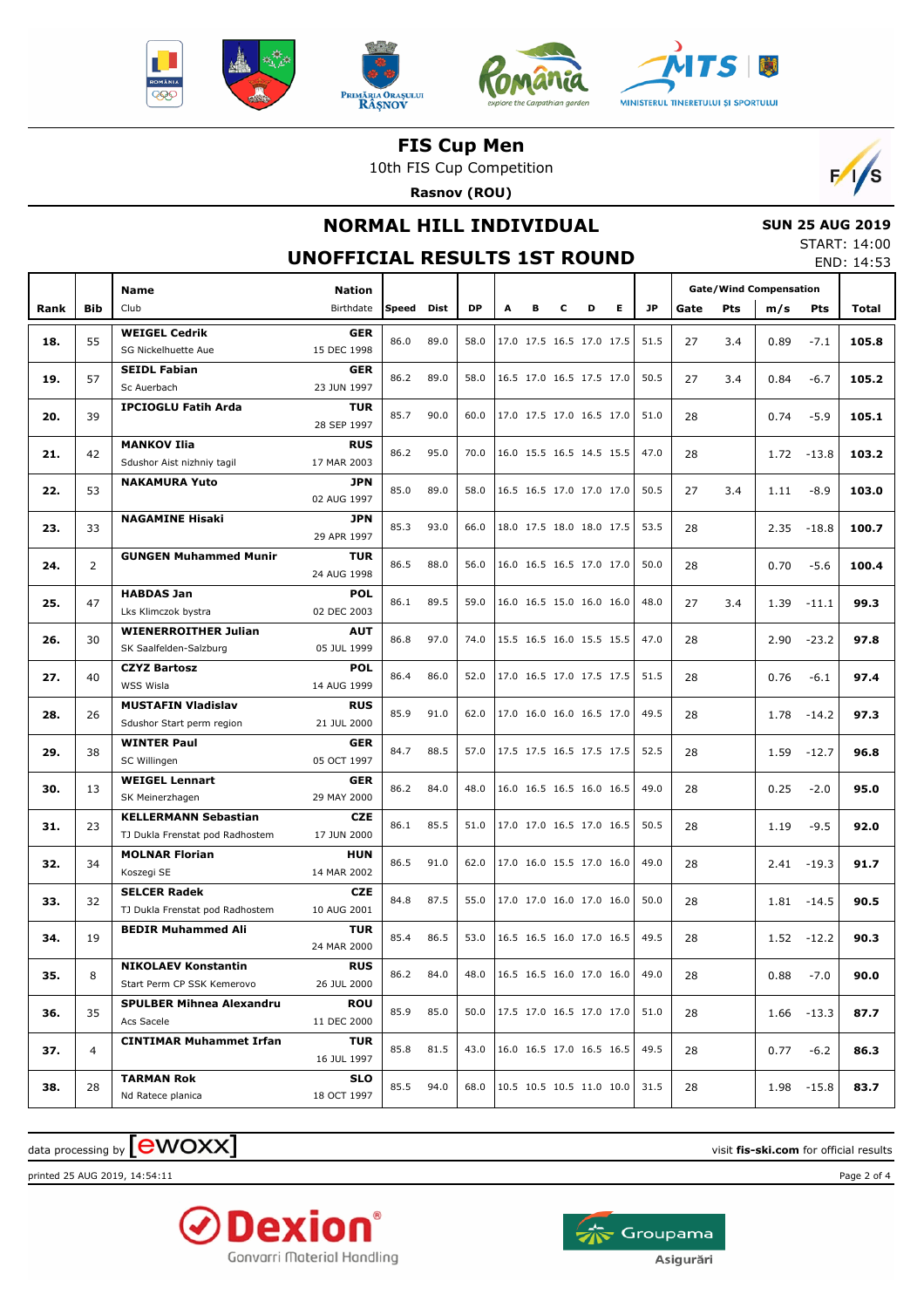







10th FIS Cup Competition

**Rasnov (ROU)**



## **NORMAL HILL INDIVIDUAL**

# **SUN 25 AUG 2019**

**UNOFFICIAL RESULTS 1ST ROUND**

START: 14:00 END: 14:53

|      |            | <b>Name</b>                           | <b>Nation</b>                                   |       |             |           |     |                          |                          |   |                          |           | <b>Gate/Wind Compensation</b> |            |      |            |       |
|------|------------|---------------------------------------|-------------------------------------------------|-------|-------------|-----------|-----|--------------------------|--------------------------|---|--------------------------|-----------|-------------------------------|------------|------|------------|-------|
| Rank | <b>Bib</b> | Club                                  | Birthdate                                       | Speed | <b>Dist</b> | <b>DP</b> | A   | в                        | c                        | D | E.                       | <b>JP</b> | Gate                          | <b>Pts</b> | m/s  | <b>Pts</b> | Total |
| 39.  | 20         | <b>HOLUB Benedikt</b>                 | <b>CZE</b>                                      | 85.8  | 82.0        | 44.0      |     | 16.0 16.0 15.5 15.5 15.0 |                          |   |                          | 47.0      | 28                            |            |      |            |       |
|      |            | TJ Dukla Frenstat pod Radhostem       | 02 OCT 2000                                     |       |             |           |     |                          |                          |   |                          |           |                               |            | 1.17 | $-9.4$     | 81.6  |
| 40.  | 29         | <b>FUCHS Eric</b>                     | <b>GER</b>                                      | 84.6  | 80.0        | 40.0      |     | 16.5 16.5 16.0 16.5 16.0 |                          |   |                          | 49.0      | 28                            |            | 1.32 | $-10.6$    | 78.4  |
|      |            | SC Oberstdorf                         | 08 MAY 2001                                     |       |             |           |     |                          |                          |   |                          |           |                               |            |      |            |       |
| 41.  | 25         | <b>ROMPPAINEN Paavo</b><br><b>FIN</b> |                                                 | 86.6  | 83.0        | 46.0      |     | 17.0 15.5 15.5 16.0 15.5 |                          |   |                          | 47.0      | 28                            |            | 2.28 | $-18.2$    | 74.8  |
|      |            | Seinajoki Ski club                    | 15 JAN 2003                                     |       |             |           |     |                          |                          |   |                          |           |                               |            |      |            |       |
| 42.  | 11         | <b>KUISMA Tomas</b>                   |                                                 | 85.0  | 82.0        | 44.0      |     | 16.5 16.5 16.0 16.5 16.5 |                          |   |                          | 49.5      | 28                            |            | 2.36 | $-18.9$    | 74.6  |
|      |            | Puijon Hiihtoseura                    | 30 JUL 2004                                     |       |             |           |     |                          |                          |   |                          |           |                               |            |      |            |       |
| 43.  | 21         | <b>RYDL Radek</b><br><b>CZE</b>       |                                                 | 85.7  | 73.5        | 27.0      |     | 15.5 16.0 16.0 16.0 16.0 |                          |   |                          | 48.0      | 28                            |            | 0.50 | $-4.0$     | 71.0  |
|      |            | TJ Dukla Liberec                      | 15 JUL 2001                                     |       |             |           |     |                          |                          |   |                          |           |                               |            |      |            |       |
| 44.  | 36         | <b>FELDOREAN Andrei</b>               | <b>ROU</b>                                      | 85.3  | 72.0        | 24.0      |     |                          |                          |   | 15.5 15.5 15.0 15.5 15.0 | 46.0      | 28                            |            | 0.03 | $-0.2$     | 69.8  |
|      |            | Acs Sacele                            | 13 APR 2000                                     |       |             |           |     |                          |                          |   |                          |           |                               |            |      |            |       |
| 45.  | 9          | <b>VALTO Kasperi</b>                  | <b>FIN</b><br>03 JUL 2003<br>Lahden Hiihtoseura |       | 78.0        | 36.0      |     | 15.5 16.0 15.5 16.0 15.5 |                          |   |                          | 47.0      | 28                            |            | 1.82 | $-14.6$    | 68.4  |
|      |            |                                       |                                                 |       |             |           |     |                          |                          |   |                          |           |                               |            |      |            |       |
| 46.  | 31         | <b>PACURAR Radu Mihai</b>             | <b>ROU</b>                                      | 85.5  | 78.0        | 36.0      |     | 16.5 16.5 16.0 16.5 16.0 |                          |   |                          | 49.0      | 28                            |            | 2.25 | $-18.0$    | 67.0  |
|      |            | Cs Dinamo rasnov                      | 06 SEP 2001                                     |       |             |           |     |                          |                          |   |                          |           |                               |            |      |            |       |
| 47.  | 10         | <b>PITKANEN Juho</b>                  | <b>FIN</b>                                      | 86.2  | 77.5        | 35.0      |     | 16.0 15.5 15.5 16.0 16.0 |                          |   |                          | 47.5      | 28                            |            | 2.26 | $-18.1$    | 64.4  |
|      |            | Puijo Ski Club                        | 01 MAY 2002                                     |       |             |           |     |                          |                          |   |                          |           |                               |            |      |            |       |
| 48.  | 16         | <b>GEYER Luca</b>                     | <b>GER</b>                                      | 83.9  | 72.5        | 25.0      |     | 16.0 16.0 15.5 16.0 15.5 |                          |   |                          | 47.5      | 28                            |            | 1.33 | $-10.6$    | 61.9  |
|      |            | Wsv 08 lauscha                        | 19 JUL 2002                                     |       |             |           |     |                          |                          |   |                          |           |                               |            |      |            |       |
| 49.  | 5          | <b>PELESHOK Andriy</b>                | <b>UKR</b>                                      | 85.3  | 67.5        | 15.0      |     | 15.5 15.5 15.5 15.5 15.0 |                          |   |                          | 46.5      | 28                            |            | 0.36 | $-2.9$     | 58.6  |
|      |            | COP of Winter Sports                  | 08 DEC 2001                                     |       |             |           |     |                          |                          |   |                          |           |                               |            |      |            |       |
| 50.  | 24         | <b>SANDULESCU Robert Stefan</b>       | <b>ROU</b>                                      | 84.7  | 72.0        | 24.0      |     | 15.0 15.5 15.5 16.0 15.5 |                          |   |                          | 46.5      | 28                            |            | 1.79 | $-14.3$    | 56.2  |
|      |            | Acs Sacele                            | 25 SEP 2003                                     |       |             |           |     |                          |                          |   |                          |           |                               |            |      |            |       |
| 51.  | 37         | <b>JOJKO Arkadiusz</b><br>Wss Wisla   | <b>POL</b><br>30 AUG 2002                       | 83.8  | 69.0        | 18.0      |     | 15.0 14.5 14.5 14.5 14.0 |                          |   |                          | 43.5      | 28                            |            | 0.92 | $-7.4$     | 54.1  |
|      |            | <b>FEROIU Florin</b>                  | <b>ROU</b>                                      |       |             |           |     |                          |                          |   |                          |           |                               |            |      |            |       |
| 52.  | 27         | Cs Dinamo rasnov                      | 05 APR 2004                                     | 84.7  | 65.5        | 11.0      |     | 15.0 14.0 14.5 14.0 15.0 |                          |   |                          | 43.5      | 28                            |            | 0.06 | $-0.5$     | 54.0  |
|      |            | <b>PALOSAARI Vilho</b>                | <b>FIN</b>                                      |       |             |           |     |                          |                          |   |                          |           |                               |            |      |            |       |
| 53.  | 12         | Kuusamon Era-Veikot                   | 20 JUL 2004                                     | 84.2  | 69.0        | 18.0      |     | 13.5 13.0 13.5 14.0 13.0 |                          |   |                          | 40.0      | 28                            |            | 0.64 | $-5.1$     | 52.9  |
|      |            | <b>KORCHUK Anton</b>                  | <b>UKR</b>                                      |       |             |           |     |                          |                          |   |                          |           |                               |            |      |            |       |
| 54.  | 14         | COP of Winter Sports                  | 04 AUG 2004                                     | 84.6  | 73.5        | 27.0      | 9.5 | 9.0                      | $9.0$ $9.0$              |   | 8.5                      | 27.0      | 28                            |            | 0.75 | $-6.0$     | 48.0  |
|      |            | <b>YANIUK Yurii</b>                   | <b>UKR</b>                                      |       |             |           |     |                          |                          |   |                          |           |                               |            |      |            |       |
| 55.  | 15         | Verkhovyna Ski School                 | 02 MAY 2002                                     | 84.7  | 59.5        | $-1.0$    |     |                          | 13.0 13.0 12.5 13.5 13.5 |   |                          | 39.5      | 28                            |            | 0.95 | $-7.6$     | 30.9  |
|      |            | <b>TSVIETKOV Denys</b>                | <b>UKR</b>                                      |       |             |           |     |                          |                          |   |                          |           |                               |            |      |            |       |
| 56.  | 3          | Vorokhta Ski School                   | 29 MAR 2004                                     | 85.0  | 59.5        | $-1.0$    |     | 13.5 13.0 13.0 13.0 13.0 |                          |   |                          | 39.0      | 28                            |            | 1.43 | $-11.4$    | 26.6  |

| Did not start |                  |  |
|---------------|------------------|--|
| <b>Bib</b>    | Name             |  |
|               | SARKISIANI Artur |  |
| 18            | GOBOZOVI Alan    |  |
| 22            | KAPIAS Erik      |  |
|               |                  |  |

data processing by **CWOXX** and  $\overline{A}$  and  $\overline{B}$  wisit **fis-ski.com** for official results

printed 25 AUG 2019, 14:54:11 Page 3 of 4